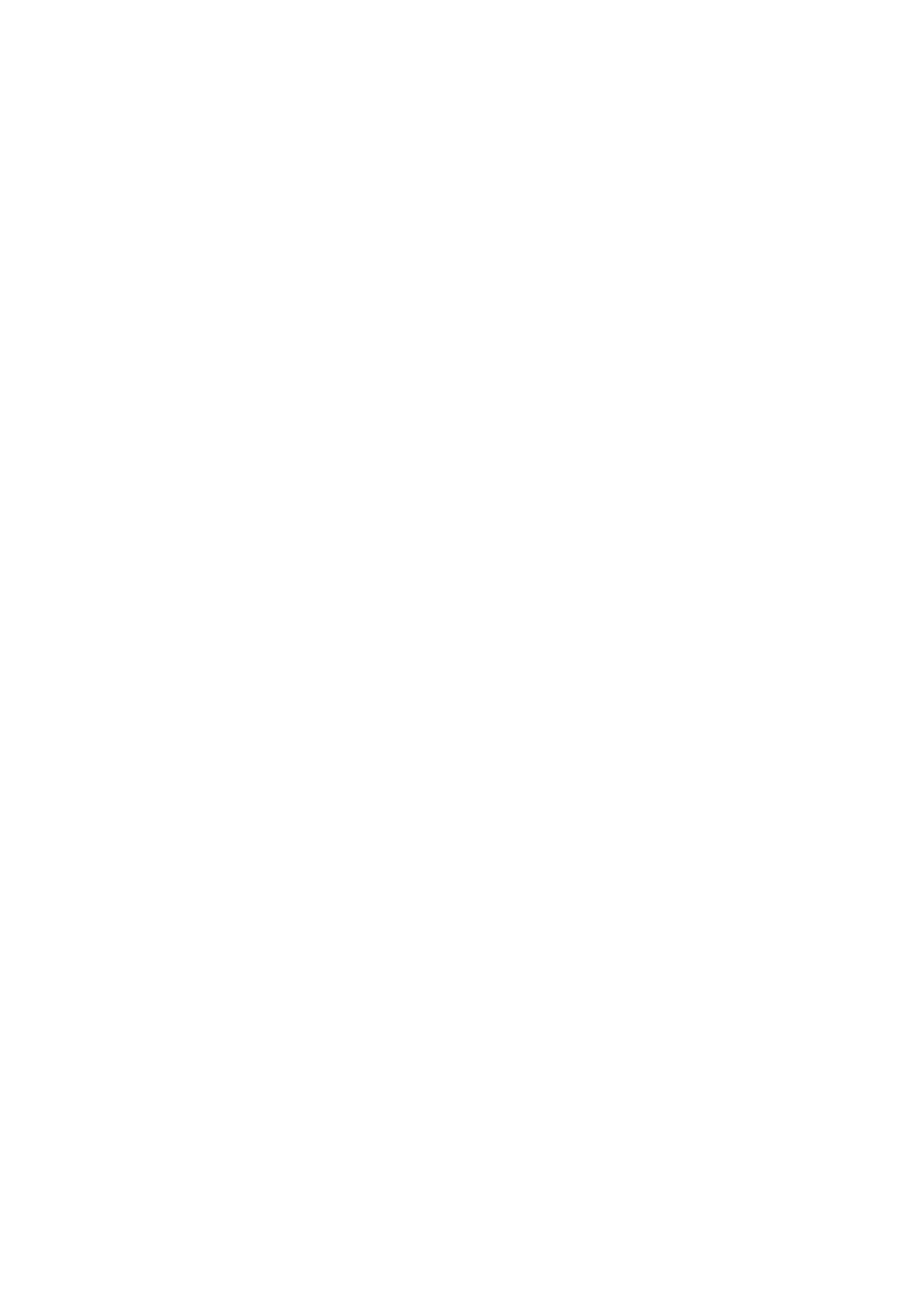

# **CHIEF EXECUTIVE'S REPORT**

### **1 INTRODUCTION**

1.1 This report provides a summary of items of note arising during the period to 11 November 2020 and information on my activity during this period.

# 2 **NATIONAL**

#### **Covid-19 pandemic**

- 2.1 The country entered a second national lockdown due to rising rates of Coronavirus on Thursday, 5 November 2020. This is due to last until 2 December 2020.
- 2.2 Rates of the virus have been rising across Somerset, and as a result, we have seen increased demand on health and care services in all our settings across the county.
- 2.3 Health and care services across the county are working closely together to respond to the increasing demand and ensure that services remain safe.

#### **NHS in England moves to highest alert level**

- 2.4 On 5 November 2020, the NHS in England moved back to alert Level 4.This means the NHS moved from a regionally managed but nationally supported incident under Level 3, returning for the time being to one that is co-ordinated nationally.
- 2.5 The move supports inter-regional mutual aid across the NHS in England as required. Potential or current capacity/service issues will continue to be escalated to regional and national teams through established incident escalation routes.

### **UK threat level raised**

2.6 The Joint Terrorism Analysis Centre (JTAC) has advised that the UK Threat Level should be changed from SUBSTANTIAL (an attack is likely) to SEVERE (an attack is highly likely). Further information regarding this change is available at https://www.mi5.gov.uk/threat-levels

### **New guidance on the Clinically Extremely Vulnerable (CEV)**

2.7 NHS England and Improvement has this week issued new guidance for General Practice on the Clinically Extremely Vulnerable, identifying two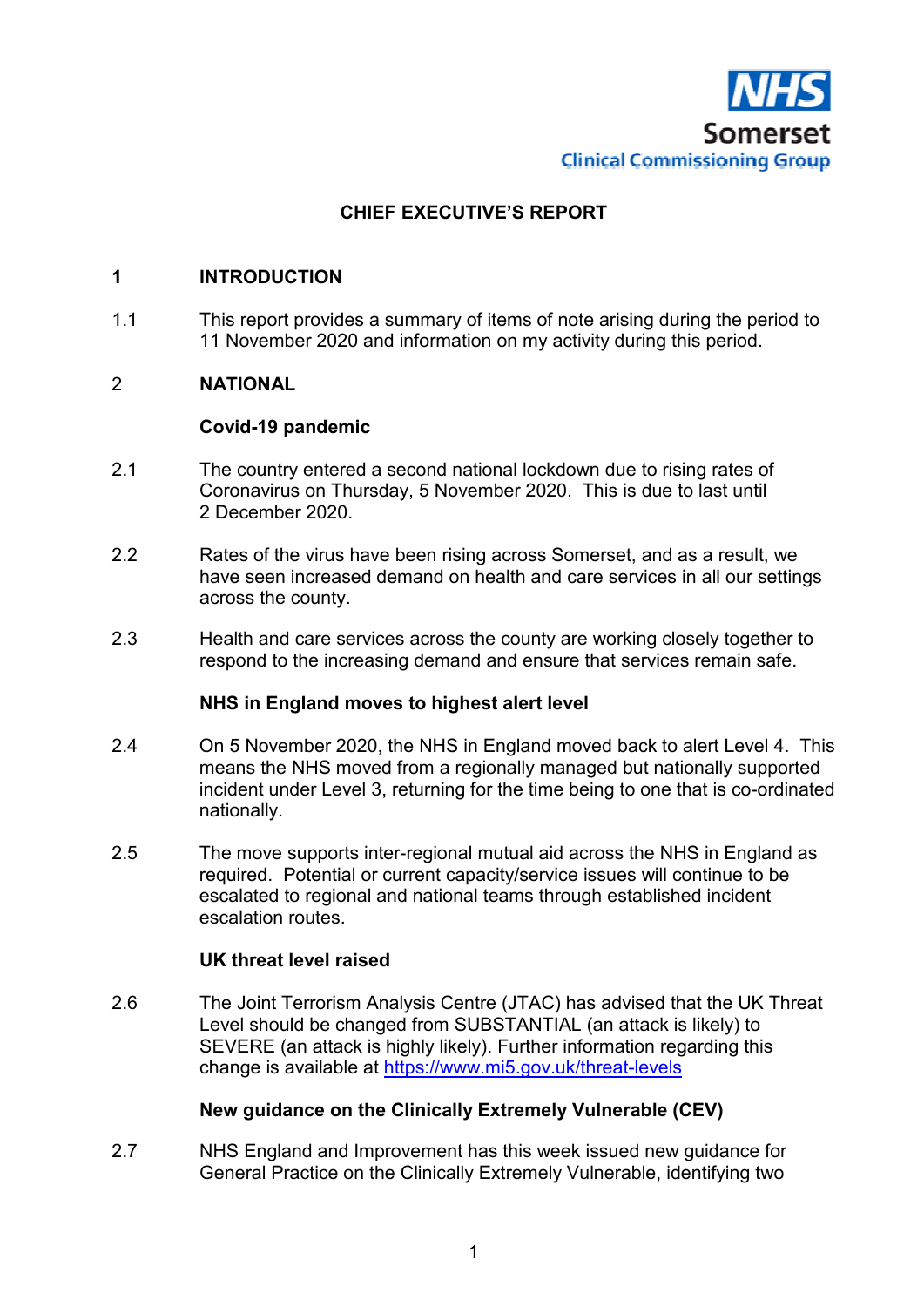additional groups of people who should now be considered as CEV in relation to Coronavirus.

- 2.8 They are adults with stage 5 chronic kidney disease and adults with Down's syndrome (DS). GPs are required to review and update their Shielded Patient Lists (SPL) accordingly. They are also encouraged to identify, contact and flag adults with DS and offer a flu jab and annual health check where needed.
- 2.9 Patients who have been notified that they are CEV, should register their details at the government website to receive further updates and support: www.gov.uk/coronavirus-shielding-support
- 2.10 Refreshed guidance for CEV (previously shielded) patients can be found here. Most children originally identified as CEV no longer need to stay out of school; and this only applies to those children whose doctors have confirmed they are still CEV. Children who live with someone who is CEV should also still attend school.

# **3 LOCAL**

# **Operational Pressures Escalation Level (OPEL)**

- 3.1 OPEL shows the amount of pressure being experienced by hospital, community and emergency health services. OPEL Level 1 is the lowest level of pressure on the system. OPEL Level 4 is the highest.
- 3.2 As at Wednesday ,11 November 2020, the escalation level for the whole of Somerset was OPEL Level 3, described as:

The local health and social care system is experiencing major pressures compromising patient flow and continues to increase. Actions taken in Level 2 have not succeeded in returning the system to Level 1. Further urgent actions are now required across the system by all A&E Delivery Board partners, and increased external support may be required. Regional teams in NHS E and NHS I will be aware of rising system pressure, providing additional support as deemed appropriate and agreed locally. The national team will also be informed by DCO/sub-regional teams through internal reporting mechanisms.

### **Open letter to the people of Somerset**

- 3.3 On 5 November 2020 we issued our first open letter to the people of Somerset from ourselves, Somerset County Council, Somerset NHS Foundation Trust and Yeovil District Hospital NHS Foundation Trust.
- 3.4 The letter has been translated into Portuguese, Bulgarian, Polish and Romanian to support better engagement with our communities for whom English is not their first language.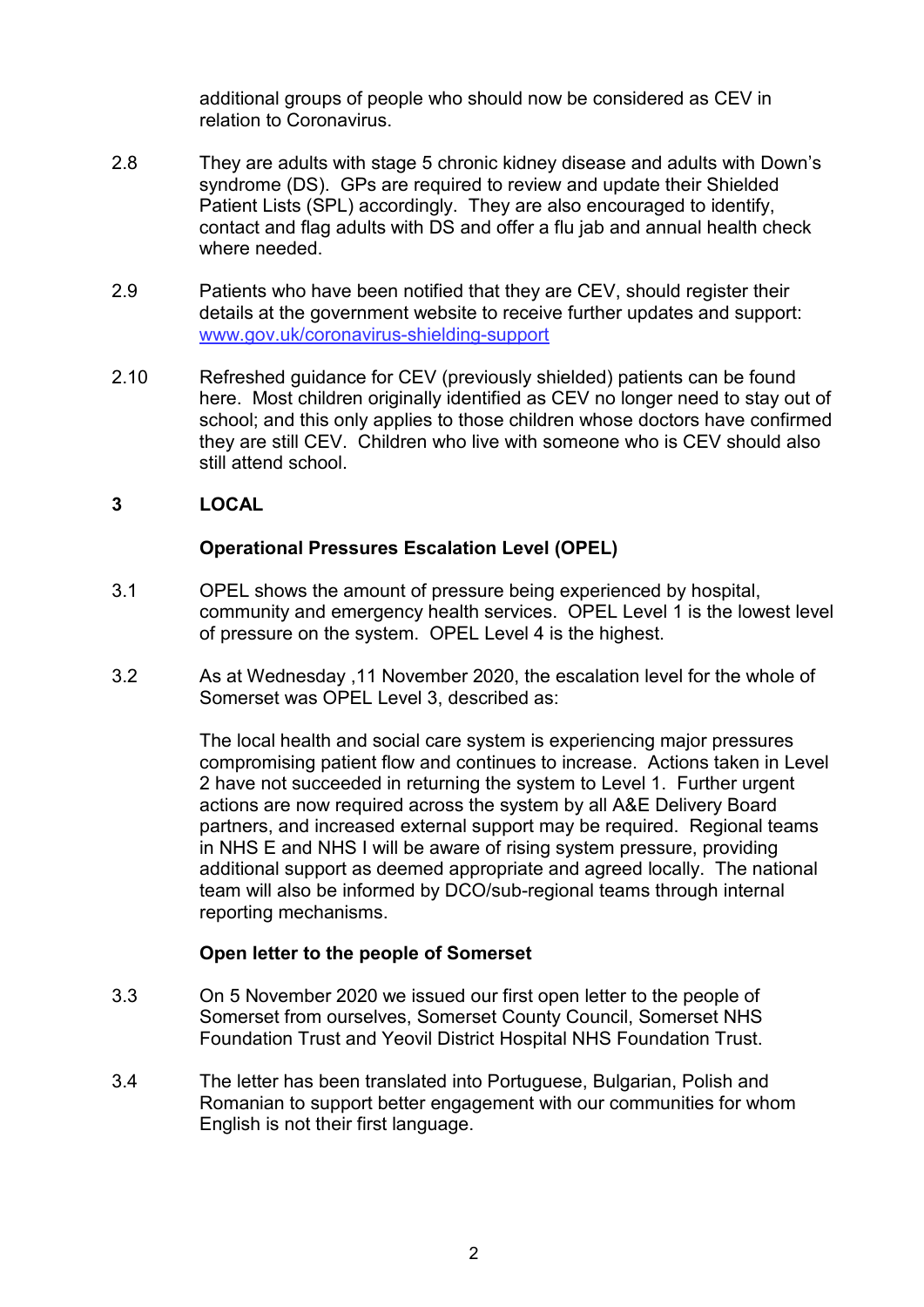3.5 The letter thanks everyone for their support for the NHS during the pandemic, provides reassurance on how to safely access services and shares the latest information on our response to the pandemic.

# **Representing the CCG**

- 3.6 I have represented the CCG at a variety of internal and external events, including the following meetings:-
	- Stronger Somerset discussion with Alex Parmley, Chief Executive of South Somerset District Council
	- Somerset ICS Executive Meeting
	- Next steps in the NHS response to COVID-19 webinar with Amanda Pritchard (NHS Chief Operating Officer)
	- Somerset NHS Foundation Trust Annual Members' Meeting
	- Meeting with NHS South, Central and West Commissioning Support Unit re support to Somerset system
	- Fit for My Future Relaunch Workshop
	- SWAG Cancer Alliance Board Meeting
	- Yeovil District Hospital NHS Foundation Trust AGM
	- South West Regional Chief Executive's Meeting
	- Somerset Phase 3 Recovery Planning Meeting with NHS England/Improvement
	- Attendance at 'Our Shared Endeavour 2' event
	- West of England Institute of Technology (IoT) Launch
	- South West & South East Regional Roadshow with Simon Stevens (NHS Chief Executive) and Amanda Pritchard (NHS Chief Operating Officer) re priorities around restoration of services and the continued response to Covid-19
	- South West System Leads Meeting
	- IAPT discussion with Somerset NHSFT and NHS England/Improvement
	- Joint Commissioning Exec to Exec Meeting with Somerset County **Council**
	- SASP webinar
	- Health and Wellbeing Executive Meeting
	- SW Mental Health Programme Board Meeting
	- Somerset COVID-19 Engagement Board
	- Fit for My Future Programme Board Meeting
	- Somerset ICS Designation: Confirm and Challenge session with NHS England/Improvement